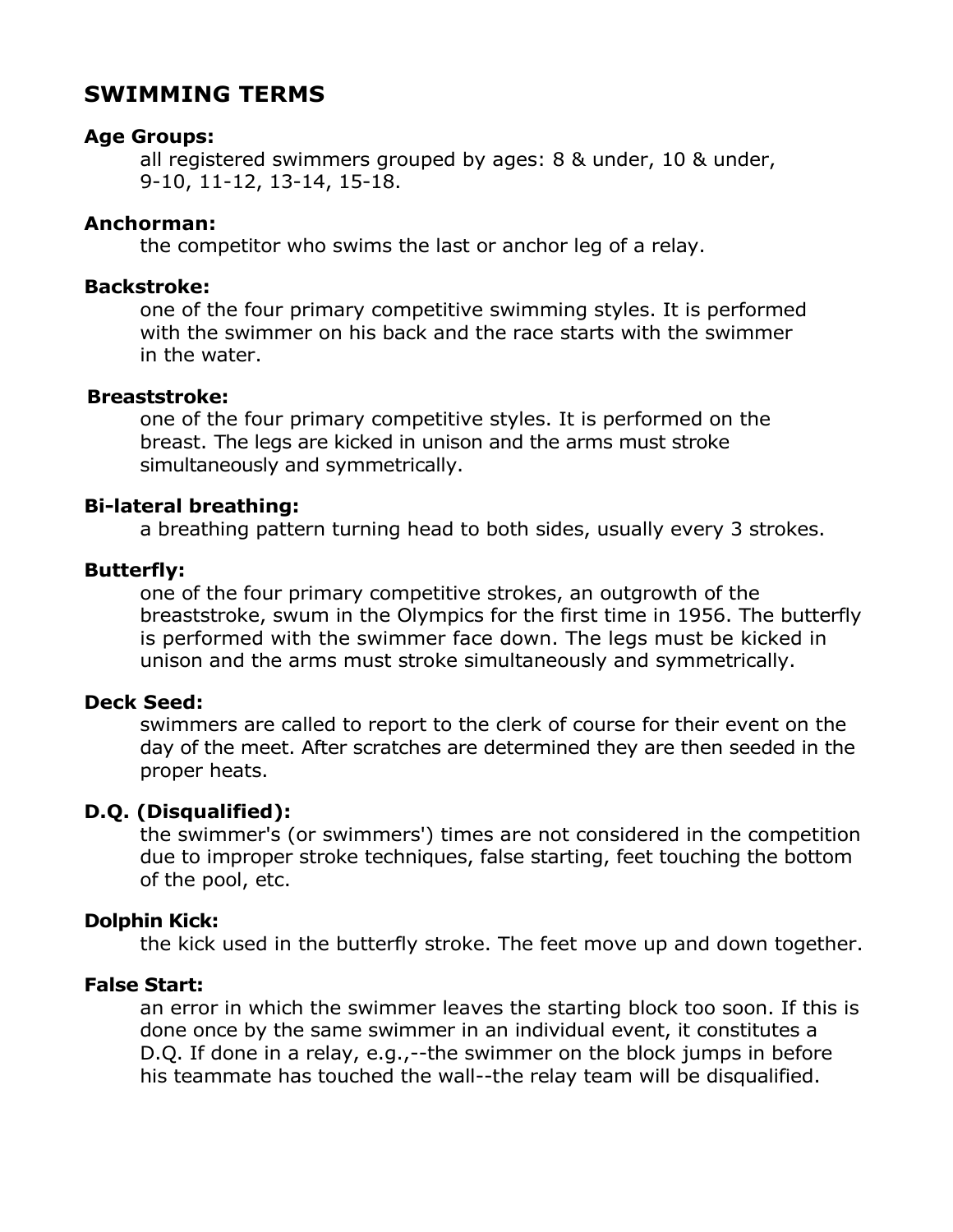# **Flip Turn:**

a commonly used tumbling turn in which the swimmer bends and twists his body with a corkscrew movement and pushes off the wall with his feet.

#### **Flutter Kick:**

the kick used in the freestyle (crawl).

### **Freestyle:**

usually the fastest competitive stroke; a style of facedown swimming in which the arms pull independently of each other and the legs kick individually.

#### **Heat Sheet:**

a printed order of swimming events and competitors.

#### **Heats:**

a division of an event in which there are too many swimmers to compete at one time. Qualifying heat competition in which a number of heats are swum to qualify the fastest swimmers for the finals where the final placing for the event will be determined. Timed final heats competition in which only heats are swum and final placings are determined by the times performed in the heats.

# **High Point:**

the award given in age group swimming to the boy and girl in each age group who earns the highest number of points.

#### **Individual Medley:**

one swimmer does all the strokes: butterfly, backstroke, breaststroke and freestyle.

#### **Lap:**

two lengths of the pool.

#### **Leg:**

one of the four equal portions of a relay race, each swum by a different competitor.

# **Length:**

extent of the course from end to end.

# **Long Course:**

50 meters.

# **LSC:**

Local Swimming Committee - an administrative division of USS with supervisory responsibilities within certain geographical boundaries designated by USS.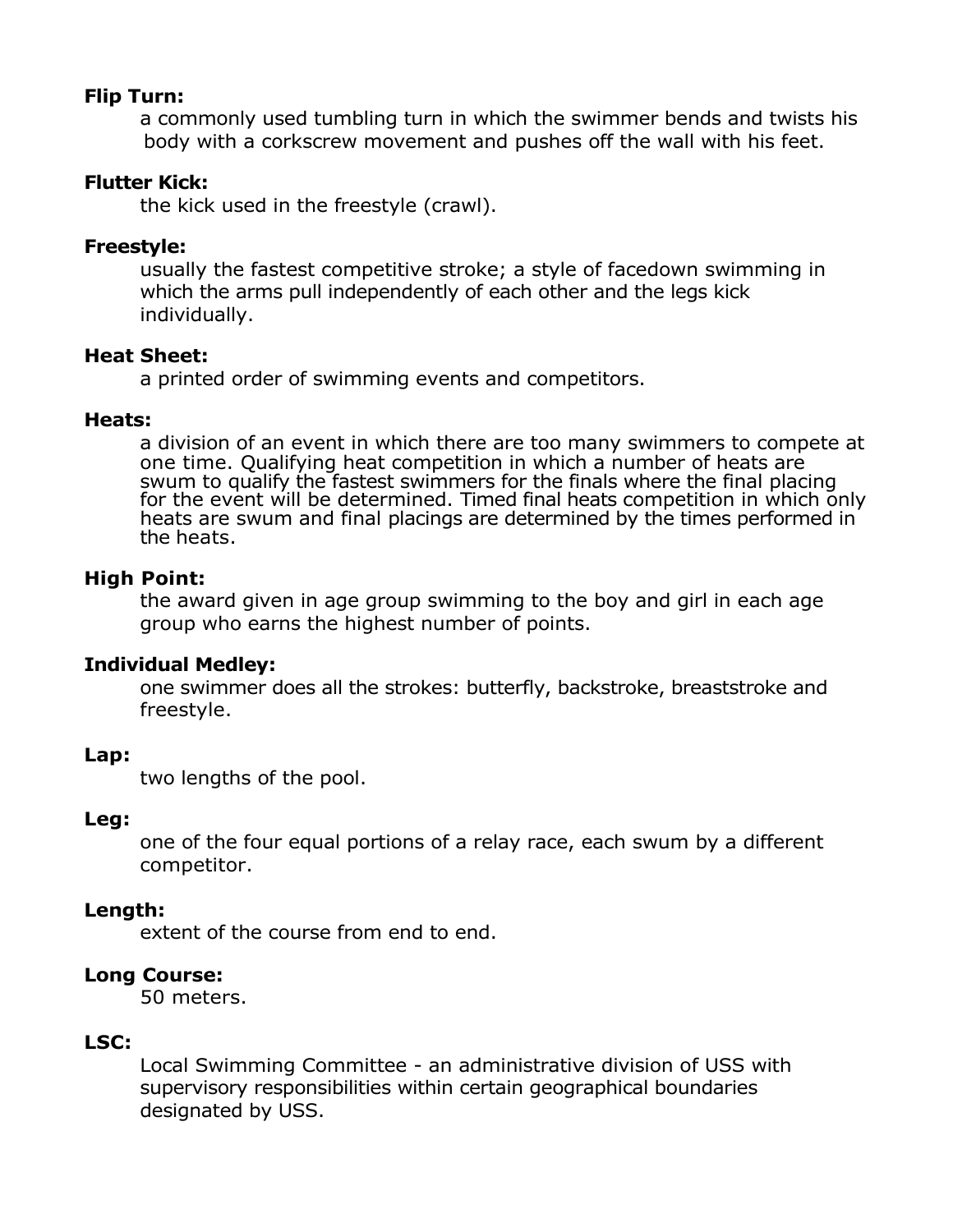### **Medley Relay:**

race in which all four basic competitive strokes are used, each for one fourth of the total distance.

#### **Meet:**

a series of events held in one program and in the following categories:

#### **Open**:

competition which any qualified club, organization, or individual may enter.

# **Age Group:**

for any or all age groups.

#### **Junior:**

18 and under.

### **Masters**

for master swimmers (age 19 and over).

# **Invitational:**

for those swimmers and clubs invited by the meet director.

### **Dual**:

between two clubs.

#### **Meter:**

a unit of measure equal to 39.37 inches. Some pools are measured in meters and some in yards.

#### **Prelim & Final:**

some meets run preliminary heats with the fastest swimmers making it into the finals. Usually found in championship meets.

# **Pre-Seeded:**

swimmers are arranged in heats in events according to submitted times and heat sheets are prepared prior to the day of competition.

# **Record Attempt:**

swimming against time in a record attempt, unpaced by other swimmers. LSC Records must be achieved by LSC member swimmers in USA Swimming sanctioned competition. This competition can be at any level.

#### **Relay:**

made up of four boys or four girls of the same age group.

#### **Seed:**

distribute the swimmers among the required number of heats and/or lanes, according to their submitted or preliminary times.